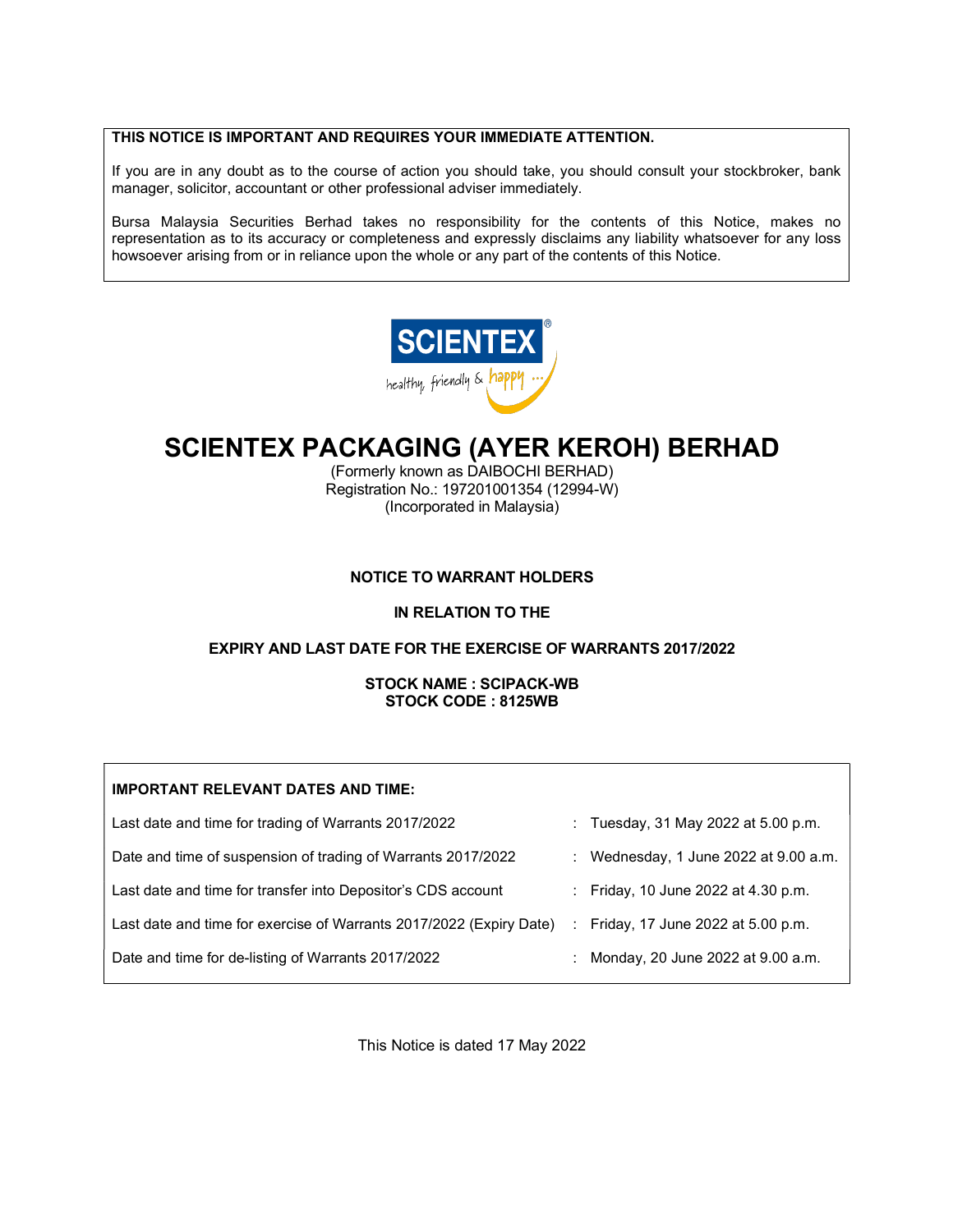## **DEFINITIONS**

For the purpose of this Notice, except where the context otherwise requires, the following definitions shall apply: -

| <b>Board</b>                                    |    | The Board of Directors of the Company                                                                                                                                                                                                                                                                                       |
|-------------------------------------------------|----|-----------------------------------------------------------------------------------------------------------------------------------------------------------------------------------------------------------------------------------------------------------------------------------------------------------------------------|
| <b>Bursa Depository</b>                         | ÷  | Bursa Malaysia Depository<br>Sdn.<br>Bhd.<br>[Registration]<br>No.<br>198701006854 (165570-W)]                                                                                                                                                                                                                              |
| <b>Bursa Securities</b>                         | ÷  | Bursa Malaysia Securities Berhad [Registration No. 200301033577<br>$(635998-W)$ ]                                                                                                                                                                                                                                           |
| <b>CDS</b>                                      |    | Central Depository System administered by Bursa Depository                                                                                                                                                                                                                                                                  |
| <b>CDS Account/Securities</b><br><b>Account</b> |    | An account established by Bursa Depository for the recording of<br>deposit of the securities and for dealing in such securities by the<br>Depositor                                                                                                                                                                         |
| Company                                         |    | Scientex Packaging (Ayer Keroh) Berhad (formerly known as<br>Daibochi Berhad) [Registration No. 197201001354 (12994-W)]                                                                                                                                                                                                     |
| <b>Deed Poll</b>                                |    | Deed Poll dated 29 May 2017 constituting the Warrants                                                                                                                                                                                                                                                                       |
| <b>Depositor</b>                                | ÷  | Holder of a CDS Account/ Securities Account                                                                                                                                                                                                                                                                                 |
| <b>Exercise Form</b>                            |    | The form for exercising the Exercise Rights of the Warrants which<br>is attached to this Notice to be completed by the Warrant Holder(s)                                                                                                                                                                                    |
| <b>Exercise Money</b>                           | ÷  | In relation to any exercise by Warrant Holder(s) of his Exercise<br>Rights in respect of any Warrants, the amount payable by the<br>Warrant Holder(s) pursuant thereto calculated by multiplying the<br>Exercise Price by the aggregate number of New Shares in respect<br>of which the Exercise Rights are being exercised |
| <b>Exercise Period</b>                          | ÷. | The period commencing on and including the Issue Date and<br>ending at the close of business of the Expiry Date at 5.00 p.m.                                                                                                                                                                                                |
| <b>Exercise Price</b>                           |    | RM2.50 or such adjusted price as may for the time being be<br>applicable in accordance with the terms and conditions of the Deed<br>Poll payable in respect of each New Share to which the holder of<br>such Warrants will be entitled to subscribe upon exercise of the<br><b>Exercise Rights</b>                          |
| <b>Exercise Rights</b>                          |    | The rights of the Warrant Holder(s) to subscribe for one (1) New<br>Share for each Warrant held at the Exercise Price during the<br>Exercise Period subject to the provisions in the Deed Poll                                                                                                                              |
| <b>Expiry Date</b>                              |    | Friday, 17 June 2022 at 5.00 p.m., being the date immediately<br>preceding the fifth (5 <sup>th</sup> ) anniversary of the Issue Date or if such date<br>is not a Market Day, then it shall be the Market Day immediately<br>preceding the fifth (5 <sup>th</sup> ) anniversary of the Issue Date                           |
| <b>Issue Date</b>                               |    | 20 June 2017, being the date of issuance of Warrants                                                                                                                                                                                                                                                                        |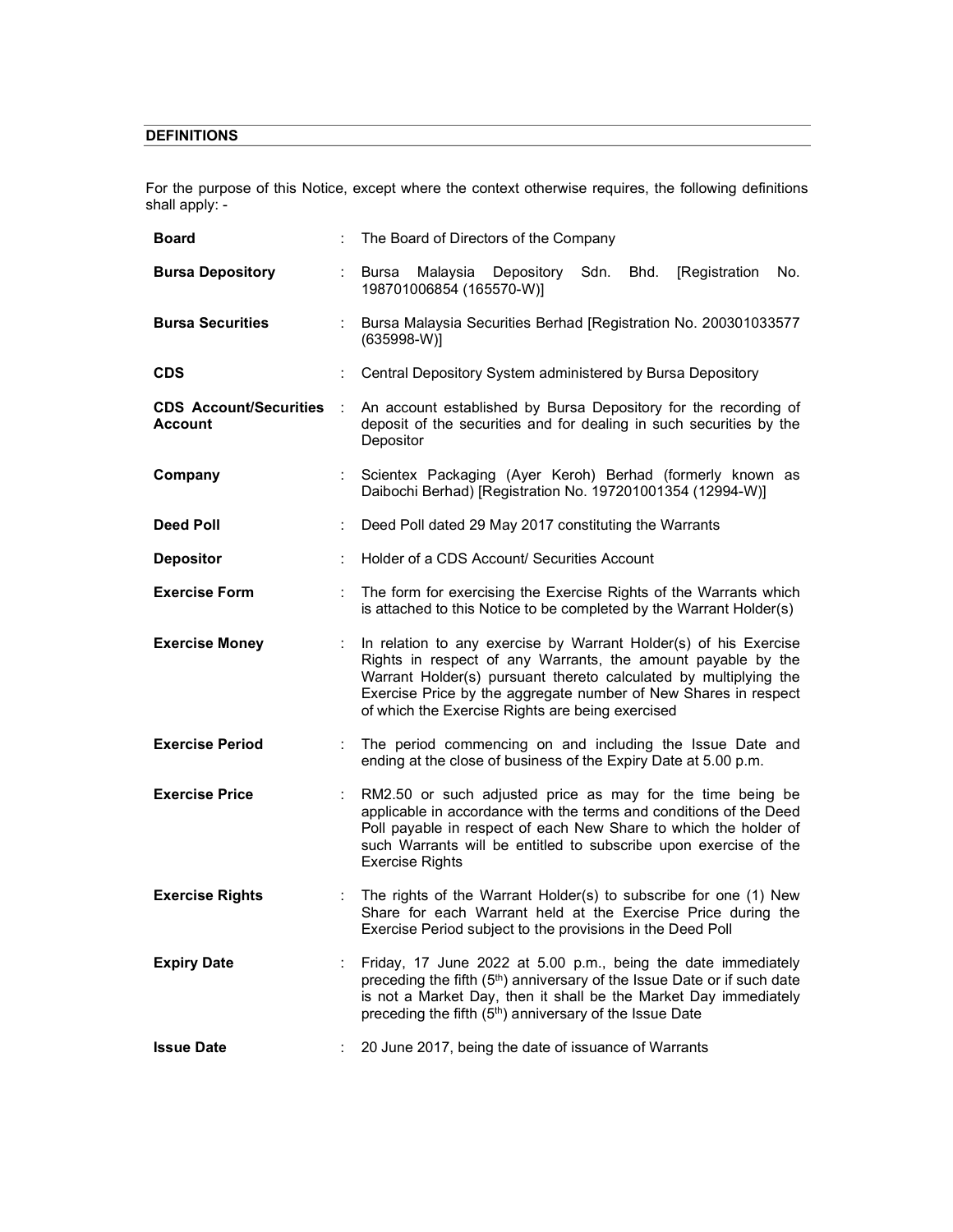DEFINITIONS (Cont'd)

| <b>LPD</b>                               |    | 10 May 2022, being the latest practicable date prior to the issuance<br>of this Notice                                                                                                                                                                                                                         |
|------------------------------------------|----|----------------------------------------------------------------------------------------------------------------------------------------------------------------------------------------------------------------------------------------------------------------------------------------------------------------|
| Market Day(s)                            |    | : Any day on which the stock market of Bursa Securities is open for<br>trading of securities                                                                                                                                                                                                                   |
| New Share(s)                             |    | : New ordinary share(s) of the Company to be issued upon exercise<br>of the Exercise Rights represented by the Warrants                                                                                                                                                                                        |
| <b>Notice</b>                            | ÷. | This notice dated 17 May 2022 to the Warrant Holder(s) of the<br>Company in relation to the expiry and last date for the exercise of<br>Warrants                                                                                                                                                               |
| <b>RM and Sen</b>                        |    | : Ringgit Malaysia and sen respectively                                                                                                                                                                                                                                                                        |
| Registrar                                |    | The Company's share registrar, Tricor Investor & Issuing House<br>Services Sdn. Bhd. [Registration No. 197101000970 (11324-H)]                                                                                                                                                                                 |
| <b>Warrants 2017/2022</b><br>or Warrants |    | : Warrants issued by the Company on the Issue Date constituted by<br>the Deed Poll which shall expire on the Expiry Date                                                                                                                                                                                       |
| <b>Warrant Holder(s)</b>                 | ÷. | Any person for the time being holding the Warrants and whose<br>name appears in the Register of Warrant Holders (except Bursa<br>Malaysia Depository Nominees Sdn. Bhd. [Registration No.<br>199201008794 (240297-W)]), including warrant depositors whose<br>names appear on the Record of Warrant Depositors |

Any reference to any legislation in this Notice is a reference to that legislation as for the time being amended or re-enacted.

Any reference to a time of a day in this Notice shall be a reference to Malaysian time, unless otherwise stated.

All references to "you" or "your" in this Notice are to the Warrant Holder(s) of the Company.

Words incorporating the singular shall, where applicable, include the plural and vice versa and words incorporating the masculine gender shall, where applicable, include the feminine and neuter genders and vice versa. Reference to persons shall include a corporation, unless otherwise specified.

## THE REST OF THIS PAGE IS INTENTIONALLY LEFT BLANK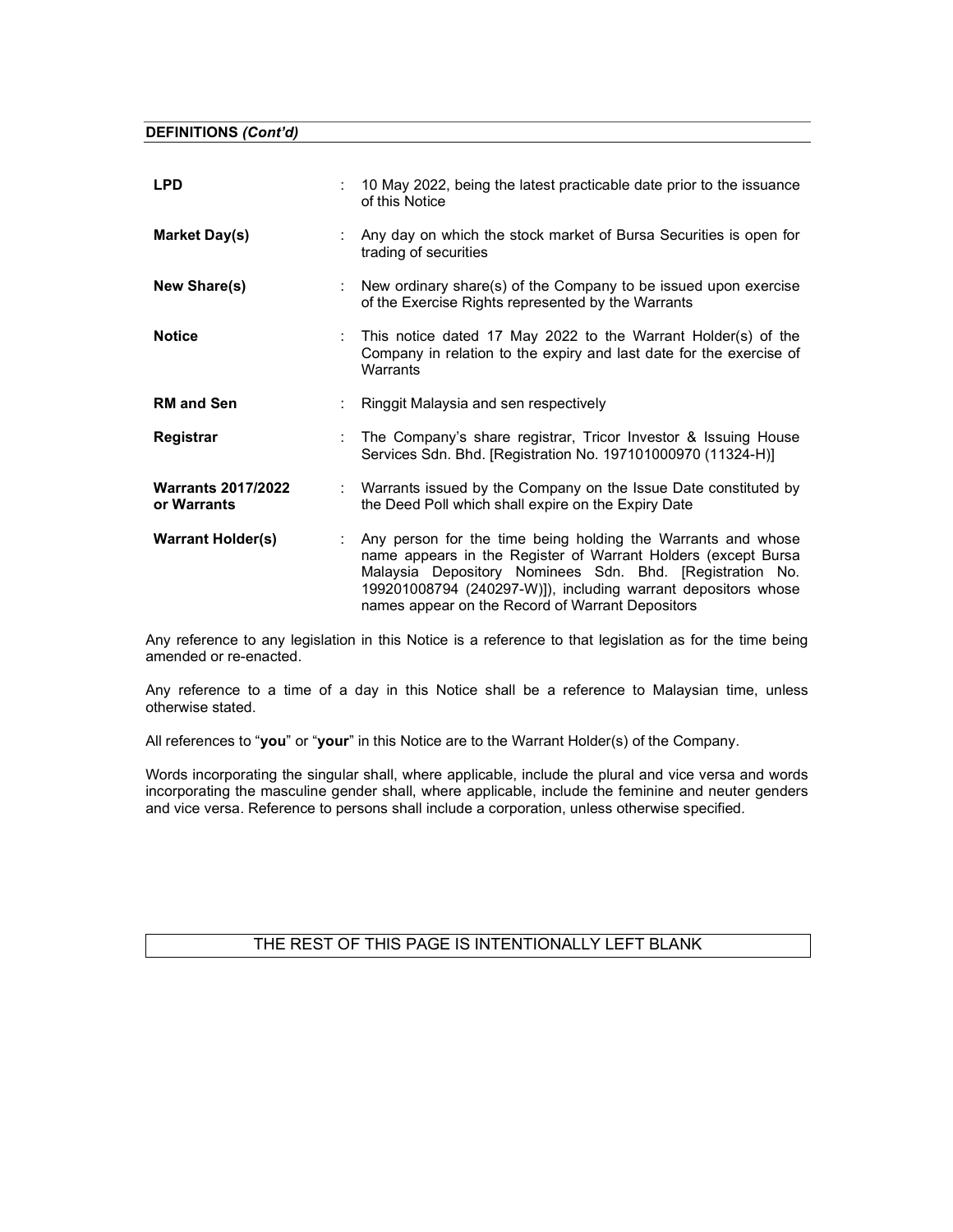### TABLE OF CONTENTS

### NOTICE TO WARRANT HOLDERS IN RELATION TO THE EXPIRY AND LAST DATE PAGE FOR THE EXERCISE OF WARRANTS 2017/2022

|                | 1. SUSPENSION OF TRADING AND LAST DAY FOR TRADING | 2 |
|----------------|---------------------------------------------------|---|
| 2 <sup>1</sup> | <b>EXERCISE PRICE</b>                             | 2 |
|                | 3. PAYMENT OF EXERCISE MONEY                      | 2 |
|                | 4. EXERCISE OF EXERCISE RIGHTS                    | 2 |
| 5.             | <b>BOOK CLOSURE DATE</b>                          | 3 |
|                | 6. EXPIRY OF EXERCISE RIGHTS                      | 3 |
| 7 <sup>2</sup> | DIRECTORS' RESPONSIBILITY STATEMENT               | 3 |
|                | 8. CONTACT DETAILS FOR ENQUIRIES                  | 3 |

#### EXERCISE FORM ENCLOSED

## THE REST OF THIS PAGE IS INTENTIONALLY LEFT BLANK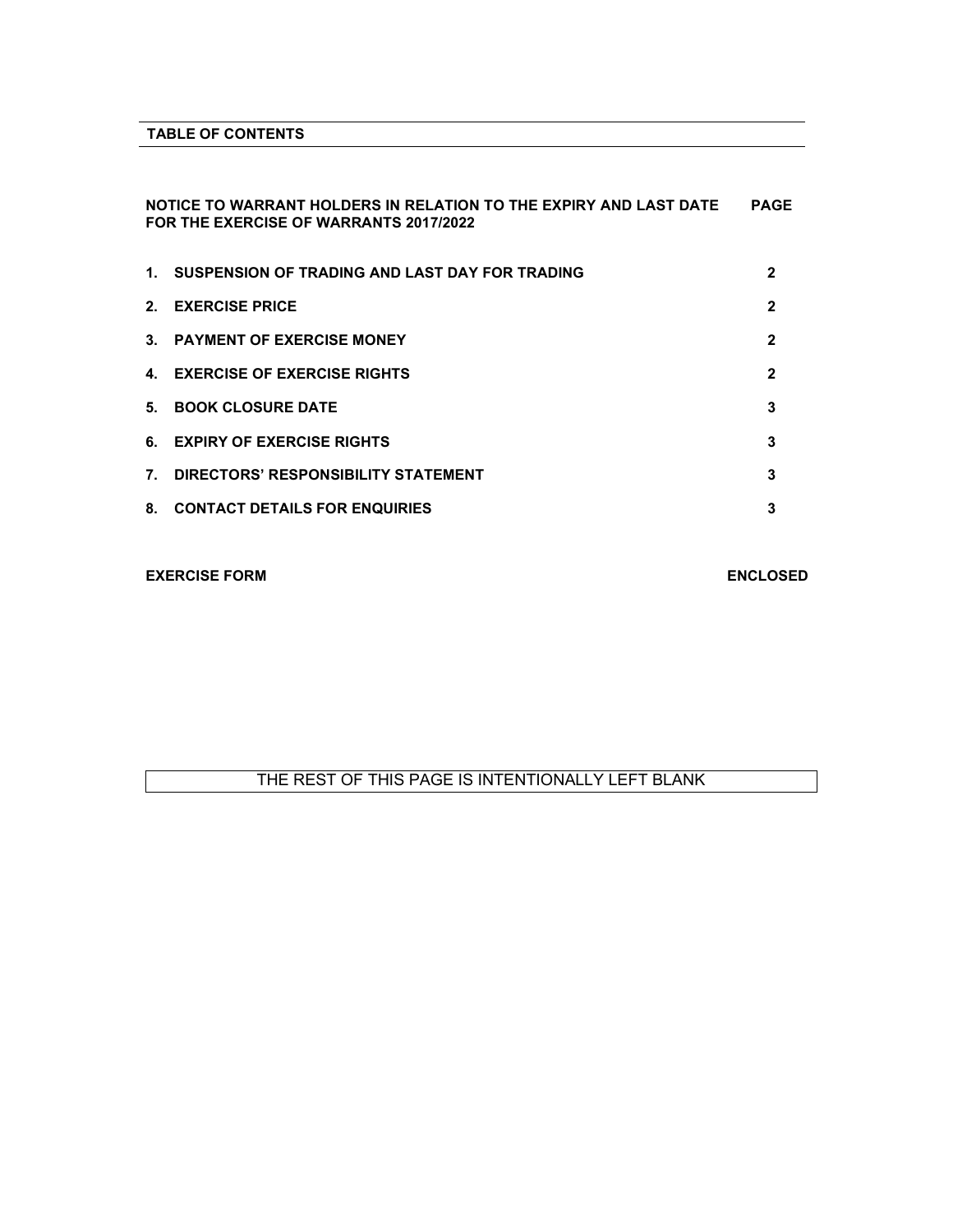

### SCIENTEX PACKAGING (AYER KEROH) BERHAD

(Formerly known as DAIBOCHI BERHAD) Registration No.: 197201001354 (12994-W) (Incorporated in Malaysia)

#### Registered Office

No. 9, Persiaran Selangor Seksyen 15 40200 Shah Alam Selangor Darul Ehsan

17 May 2022

Board of Directors Heng Fu Joe (Chairman and Independent Non-Executive Director) Chang Chee Siong (Managing Director) Low Geoff Jin Wei (Executive Director) Heong Mun Foo (Executive Director) Caroline Ang Choo Bee (Independent Non-Executive Director) Faris Salim Cassim (Independent Non-Executive Director)

#### To: The Warrant Holders of the Company,

Dear Sir/Madam,

### NOTICE TO WARRANT HOLDERS IN RELATION TO THE EXPIRY AND LAST DATE FOR THE EXERCISE OF WARRANTS 2017/2022

NOTICE IS HEREBY GIVEN THAT pursuant to the terms and conditions stipulated in the Deed Poll of the Company constituting the Warrants, the Exercise Rights of the Warrants will expire at 5.00 p.m. on Sunday, 19 June 2022. Pursuant to the Deed Poll, since 19 June 2022 is a non-Market Day, the expiry date shall be the Market Day preceding the said non-Market Day, which is at 5.00 p.m. on Friday, 17 June 2022.

Accordingly, Warrant Holders who intend to exercise their Warrants are advised to submit the documents referred to in Section 4 of this Notice to the Registrar at the address stated in Section 8 of this Notice not later than 5.00 p.m. on the Expiry Date.

The total number of outstanding Warrants as at the LPD is 27,296,952.

THE WARRANT HOLDERS SHOULD NOTE THAT THE WARRANTS WHICH ARE NOT EXERCISED BY 5.00 P.M. ON THE EXPIRY DATE WILL LAPSE AND BECOME NULL AND VOID AND SHALL CEASE TO BE EXERCISABLE THEREAFTER. ACCORDINGLY, THE WARRANTS WILL BE REMOVED FROM THE OFFICIAL LIST OF BURSA SECURITIES WITH EFFECT FROM 9.00 A.M. ON MONDAY, 20 JUNE 2022.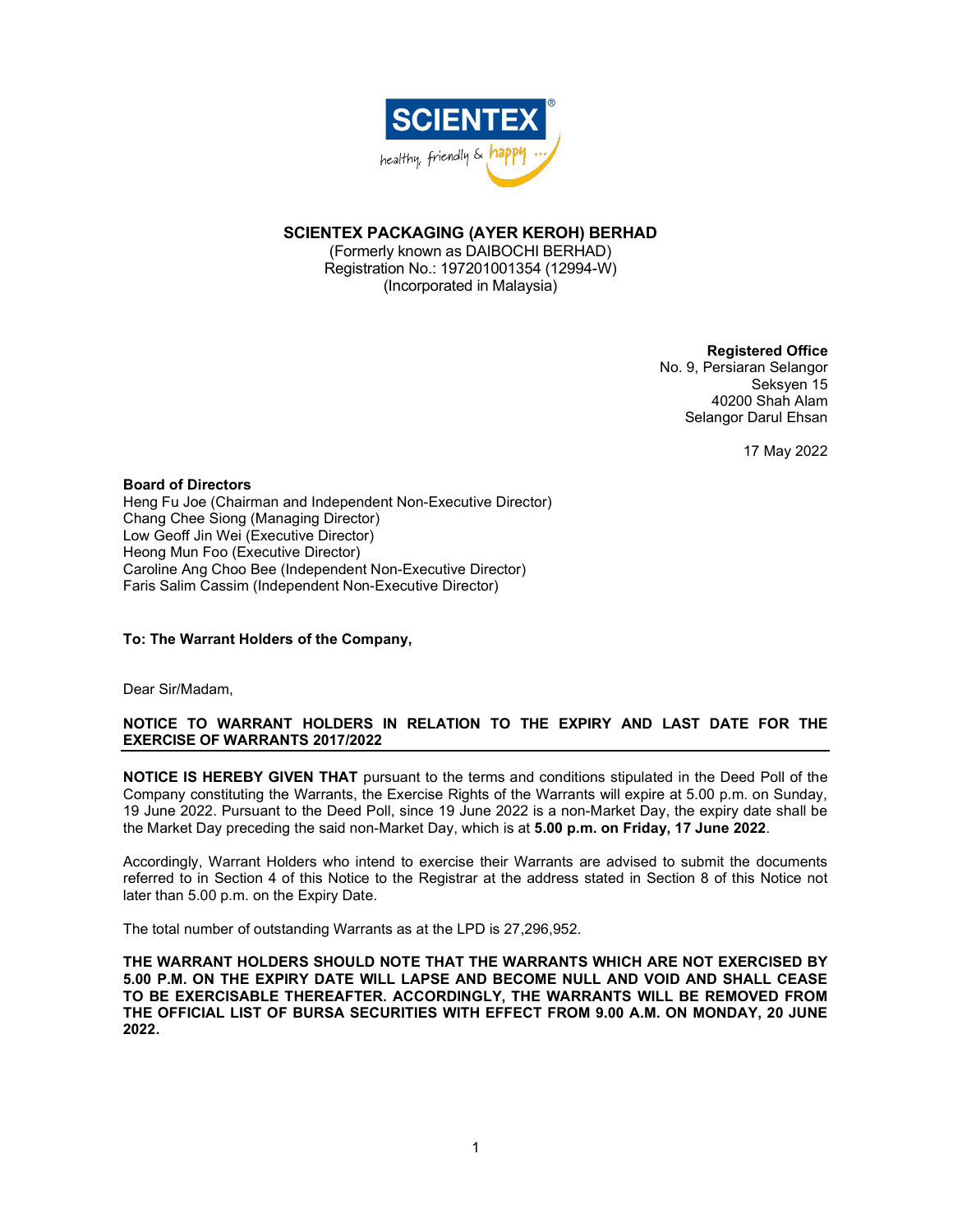Warrant Holders are advised to read carefully the procedures set out below: -

#### 1. SUSPENSION OF TRADING AND LAST DAY FOR TRADING

To facilitate the Exercise Rights of the Warrant Holders, the trading of Warrants on Bursa Securities will be suspended with effect from 9.00 a.m. on Wednesday, 1 June 2022 until the Expiry Date. Hence, the last date and time for trading of Warrants will be at 5.00 p.m. on Tuesday, 31 May 2022.

#### 2. EXERCISE PRICE

The Exercise Price of the Warrants is RM2.50 for each New Share. For illustration purpose, if you wish to exercise 100 Warrants into 100 New Shares, the total Exercise Price shall be RM250.00.

#### 3. PAYMENT OF EXERCISE MONEY

The remittance must be made in full for the Exercise Price, payable in RM by banker's draft or cashier's order drawn on a bank operating in Malaysia or a money order or postal order issued by a post office in Malaysia, made in favour of "SCIENTEX PACKAGING (AYER KEROH) WARRANTS ACCOUNT" crossed "A/C Payee only" for the full amount of the Exercise Money and endorsed on the reverse side with the name, old and new NRIC number/ company number/ passport number/ armed forces number/ police personnel number (whichever is applicable), address and CDS Account number of the Warrant Holder.

Any such payment shall be made free of any foreign exchange commissions, remittance charges or other deductions.

#### 4. EXERCISE OF EXERCISE RIGHTS

Warrant Holders who wish to exercise their Exercise Rights should: -

- (a) complete and execute the enclosed Exercise Form. Additional copies of the Exercise Form can be obtained from the Registrar at the address stated in Section 8 of this Notice; and
- (b) deliver the following documents to the Registrar not later than 5.00 p.m. on the Expiry Date:
	- (i) the duly completed and signed Exercise Form;
	- (ii) remittance for the full Exercise Price as set out in Sections 2 and 3 above; and
	- (iii) remittance of a processing fee of RM20.00 for each Exercise Form submitted to the Registrar by a banker's draft, a cashier's order or a cheque, issued in favour of "TRICOR INVESTOR & ISSUING HOUSE SERVICES SDN. BHD." crossed "A/C Payee Only", or in cash if you were to deliver the documents to the Registrar personally.

The Company shall within eight (8) Market Days of its receipt of a duly completed Exercise Form together with the requisite payment or such other period as may be prescribed by Bursa Securities:

- (a) allot and issue the relevant number of New Shares arising from the exercise of the Warrants;
- (b) despatch notices of allotment to the Warrant Holders stating the number of New Shares that will be credited into the CDS Account of the Warrant Holders; and
- (c) make an application to Bursa Securities for the listing and quotation of such New Shares.

The New Shares to be issued pursuant to the exercise of the Warrants shall, upon the allotment and issuance, rank pari passu in all respects with the existing issued and paid-up ordinary shares of the Company, save and except that they will not be entitled to any dividends, rights, allotments and/or other distributions that may be declared, made or paid, where the entitlement date of which is prior to the date of allotment of the New Shares.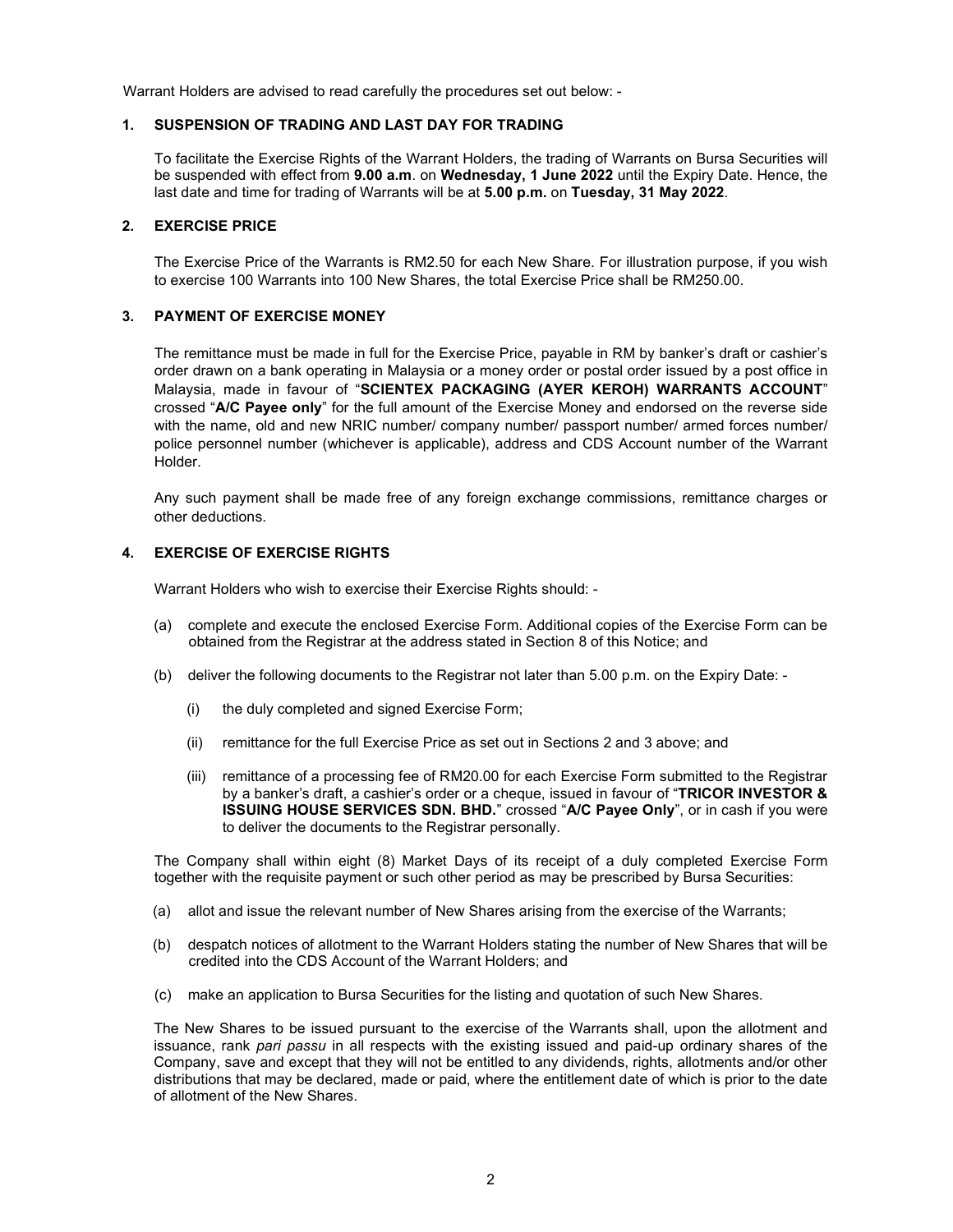The New Shares arising from the exercise of the Warrants will be credited into the CDS Account of the exercising Warrant Holders and no physical share certificate would be issued to the Warrant Holders in respect of the said exercise.

#### 5. BOOK CLOSURE DATE

Warrant Holders should note that apart from the provisions contained in the Deed Poll, the following provisions of Bursa Depository will apply to the Warrants:

- (a) Bursa Depository will not be accepting any request for transfer of Warrants for the period commencing 4.30 p.m. on Friday, 10 June 2022 up to the Expiry Date; and
- (b) Warrant Holders shall qualify for entitlement to subscribe for New Shares in respect of the following: -
	- (i) Warrants transferred into the depositors' CDS Accounts before 4.30 p.m. on Friday, 10 June 2022 in respect of ordinary transfers; and
	- (ii) Warrants bought on Bursa Securities on or before 5.00 p.m. on Tuesday, 31 May 2022, being the last day of trading of the Warrants.

#### 6. EXPIRY OF EXERCISE RIGHTS

Warrant Holders should note that:

- (a) If the Exercise Rights are not exercised and the duly completed Exercise Form together with remittances are not delivered to the Registrar by 5.00 p.m. on the Expiry Date, their rights will lapse and become null and void, and cease to be exercisable thereafter; and
- (b) All unexercised Warrants remaining in a depositor's CDS Account as at 5.00 p.m. on the Expiry Date will be cancelled and debited from the respective depositor's CDS Account on Monday, 20 June 2022.

#### 7. DIRECTORS' RESPONSIBILITY STATEMENT

This Notice has been seen and approved by the Board who collectively and individually accept full responsibility for the accuracy of the information contained in this Notice and confirmed that, after making all reasonable enquiries to the best of their knowledge and belief, there are no other material facts, the omission of which would make any statement in this Notice false or misleading.

#### 8. CONTACT DETAILS FOR ENQUIRIES

All enquiries concerning this Notice should be addressed to the Registrar: -

#### Tricor Investor & Issuing House Services Sdn. Bhd.

Unit 32-01, Level 32, Tower A, Vertical Business Suite, Avenue 3, Bangsar South, No. 8, Jalan Kerinchi, 59200 Kuala Lumpur, Malaysia Tel : +603-2783 9299 Fax : +603 2783 9222 Email : is.enquiry@my.tricorglobal.com

Yours faithfully For and on behalf of the Board SCIENTEX PACKAGING (AYER KEROH) BERHAD (Formerly known as Daibochi Berhad)

HENG FU JOE Chairman and Independent Non-Executive Director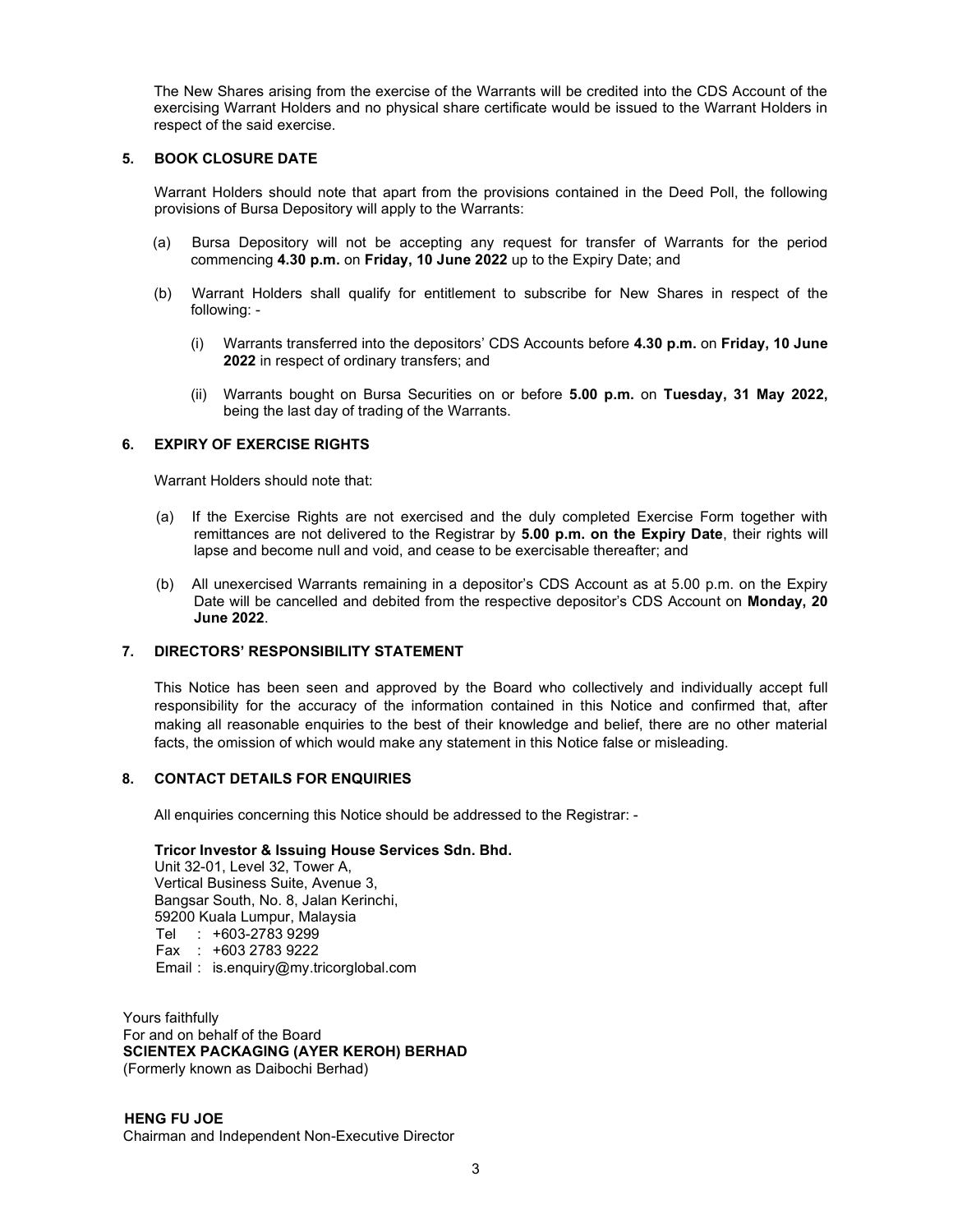

SCIENTEX PACKAGING (AYER KEROH) BERHAD

 (Formerly known as DAIBOCHI BERHAD) Registration No.: 197201001354 (12994-W) (Incorporated in Malaysia)

#### EXERCISE FORM

## EXERCISE PRICE EXPIRY DATE

RM2.50 #17 June 2022

(To be executed and lodged with the Registrar in accordance with the Deed Poll to exercise the Exercise Rights represented in this Exercise Form)

#### To: REGISTRAR

 Tricor Investor & Issuing House Services Sdn. Bhd. Unit 32-01, Level 32, Tower A Vertical Business Suite, Avenue 3 Bangsar South, No. 8, Jalan Kerinchi 59200 Kuala Lumpur Tel: 603-2783 9299 Fax: 603-2783 9222

\*I/We, the undersigned, the registered holder of the Warrants which have been deposited in \*my/our Securities Account (as defined herein) set out below:

Particulars of the Depositor:

| 1. Name: |  |  |  |  |  |  |  |  |  |  |  |  |
|----------|--|--|--|--|--|--|--|--|--|--|--|--|
|          |  |  |  |  |  |  |  |  |  |  |  |  |
|          |  |  |  |  |  |  |  |  |  |  |  |  |
|          |  |  |  |  |  |  |  |  |  |  |  |  |

2. Qualifier:

3. Company Registration No. :

|  |  |  |  |  |                                                 |  |  |  |  | the contract of the contract of the contract of |  |
|--|--|--|--|--|-------------------------------------------------|--|--|--|--|-------------------------------------------------|--|
|  |  |  |  |  | the contract of the contract of the contract of |  |  |  |  |                                                 |  |
|  |  |  |  |  |                                                 |  |  |  |  |                                                 |  |

4. \*Old NRIC /Passport/Armed Forces/Police Personnel No:

5. New NRIC No.:

|  | 6. Address: |  |  |  |  |  |  |  |  |  |  |  |  |
|--|-------------|--|--|--|--|--|--|--|--|--|--|--|--|
|  |             |  |  |  |  |  |  |  |  |  |  |  |  |
|  |             |  |  |  |  |  |  |  |  |  |  |  |  |
|  |             |  |  |  |  |  |  |  |  |  |  |  |  |
|  |             |  |  |  |  |  |  |  |  |  |  |  |  |

7. Postcode:

| $\circ$<br>`onto<br>J. | act No: |  |  |  |  |  |
|------------------------|---------|--|--|--|--|--|
|                        |         |  |  |  |  |  |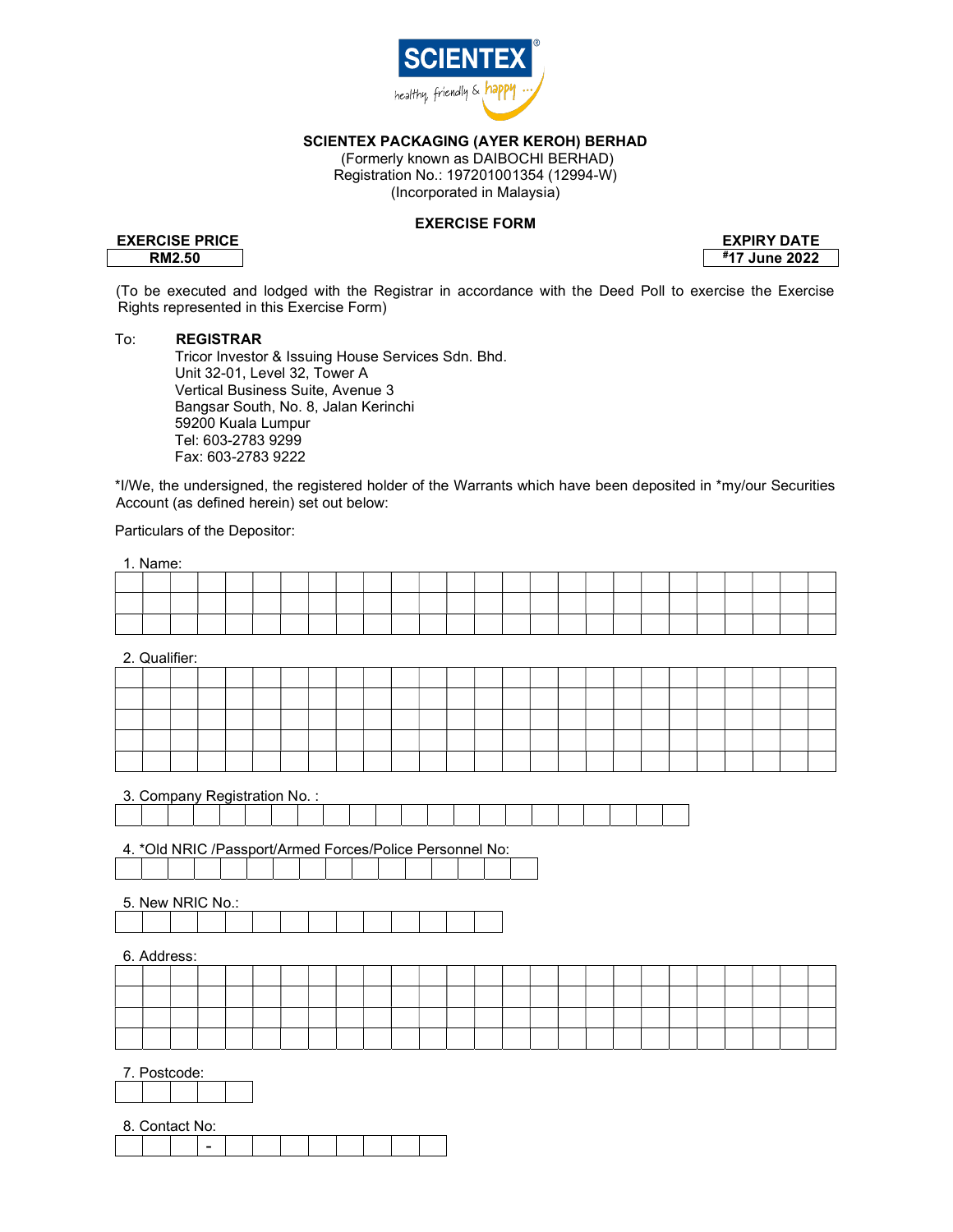All information given above must be as per the information in the records of Bursa Malaysia Depository Sdn Bhd ("Depository").

#### To: SCIENTEX PACKAGING (AYER KEROH) BERHAD (formerly known as Daibochi Berhad) (the "Company")

\*I/We, the undersigned, being the registered holder of the Warrants:

- (i) hereby irrevocably elect, upon and subject to the provisions of the Deed Poll dated 29 May 2017 and any deed supplemental thereto ("Deed Poll"), to exercise \*my/our Exercise Rights in respect of ...…..................... new ordinary shares of the Company ("New Shares") to which the Warrants relate and to subscribe and make payment as provided below for such number of the New Shares to be issued upon the exercise of the Warrants to which this Exercise Form relates at the Exercise Price for each New Share, and agree to accept such New Shares subject to the terms of the Constitution of the Company;
- (ii) hereby make payment in full for such New Shares by the attached banker's draft or cashier's order drawn on a bank operating in Malaysia or a money order or postal order, issued by a post office operating in Malaysia amounting to RM\_\_\_\_\_\_\_\_\_\_\_\_ made in favour of "SCIENTEX PACKAGING (AYER KEROH) WARRANTS ACCOUNT", crossed "A/C Payee Only" and endorsed on the reverse side with \*my/our name, \*old and new NRIC No./ Company No./ Passport No./ Armed Forces No./ Police Personnel No. and address. Payment shall be made free of bank commission, outstation charges or any other payments due to the issuing financial institution;
- (iii) hereby authorise you to instruct the Depository to debit the quantity(ies) of Warrants specified below from \*my/our account with the Depository ("Securities Account") in the exercise of \*my/our rights as specified below in accordance with the provisions of the Deed Poll;
- (iv) hereby confirm that the Warrants intended for the exercise of \*my/our Exercise Rights are or have been designated as "free securities" in \*my/our Securities Account;
- (v) hereby confirm and declare that the information set out hereinabove is true and correct and is identical with the information in the records of the Depository with regard to \*my/our Securities Account(s) and further agree and confirm that in the event the information aforesaid differs from the information in Depository's records as mentioned earlier, the exercise of \*my/our rights hereunder may be rejected;
- (vi) hereby authorise you to instruct the Depository to credit the quantity(ies) of New Shares specified below into \*my/our Securities Account stated below and for the notice of allotment to be despatched to \*me/us by ordinary post at \*my/our risk to the correspondence address mentioned in the records of the Depository;
- (vii) hereby confirm that after the submission of this form to the Registrar, \*I/we shall not dispose, transfer or charge or allow the disposal, transfer or charge of the Warrants intended for the exercise of \*my/our Exercise Rights herein, until the exercise is completed by the debiting of such Warrants from \*my/our Securities Account or the exercise is rejected by the Company, whichever shall be applicable;
- (viii) hereby undertake to fully indemnify the Company and Registrar against any loss, damage, liability, cost or expense (including legal costs on a solicitor and client basis) that may be suffered or incurred by the Company or the Registrar as a result of any demand, actions or proceedings made in respect of or arising from the debiting of the Warrants from \*our/my Securities Account(s), in reliance by you on this Exercise Form; and
- (ix) hereby declare and agree that \*I/we have complied with all exchange control provisions, the provisions of the Securities Industry (Central Depositories) Act, 1991 and all other legal requirements applicable to the exercise of \*my/our Exercise Rights.

|            |            | Source account for debiting of Warrants and targeted account for crediting of New Shares |                                    |  |  |  |  |  |  |  |  |  |                           |  |  |  |  |  |  |
|------------|------------|------------------------------------------------------------------------------------------|------------------------------------|--|--|--|--|--|--|--|--|--|---------------------------|--|--|--|--|--|--|
| Securities | Type of    | Quantity                                                                                 |                                    |  |  |  |  |  |  |  |  |  | <b>CDS Account Number</b> |  |  |  |  |  |  |
| Code       | securities |                                                                                          | ADA & Branch Code / Account Number |  |  |  |  |  |  |  |  |  |                           |  |  |  |  |  |  |
|            |            |                                                                                          |                                    |  |  |  |  |  |  |  |  |  |                           |  |  |  |  |  |  |
|            |            |                                                                                          |                                    |  |  |  |  |  |  |  |  |  |                           |  |  |  |  |  |  |
|            |            |                                                                                          |                                    |  |  |  |  |  |  |  |  |  |                           |  |  |  |  |  |  |